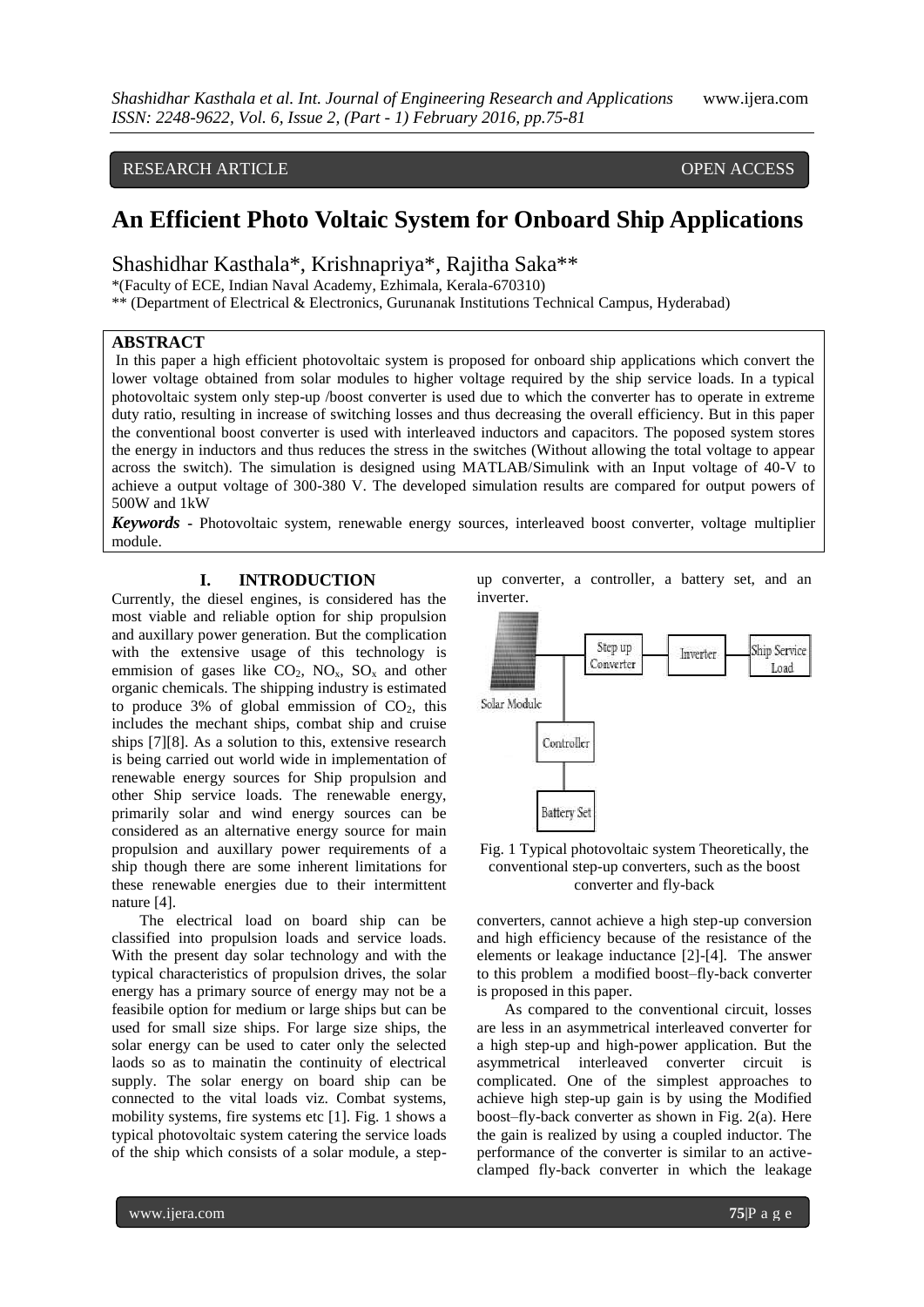energy is recovered to the output terminal [5][6]. An interleaved boost converter with a voltage-lift capacitor is shown in Fig. 2(b). It is similar to the conventional interleaved type converter. It obtains extra voltage gain through the voltage-lift capacitor, and reduces the input current ripple, which is suitable for power factor correction (PFC) and high-power applications.



Fig. 2 (a) integrated fly-back–boost converter structure.(b) Interleaved boost converter with a voltage-lift capacitor structure.

In this paper, an asymmetrical interleaved high step-up converter is proposed with PV system having voltage multiplier module. The turns ratio of coupled inductors are designed to extend the voltage gain, and a voltage-lift capacitor is used to offer an extra voltage conversion ratio. The system designed here stores the energy in inductors and thus reduces the stress in the switches (Without allowing the total voltage to appear across the switch).

#### **II. OPERATING PRINCIPLE**

The proposed high step-up interleaved inductor capacitor converter with voltage multiplier module is shown in Fig. 3. A boost converter withinterleaved capacitor and inductor makes the system asymmetrical. Number of winding in primary is  $N_p$ and that of secondary is  $N_s$ .



Fig. 3 The proposed converter.



Primary windings of the coupled inductors are employed to decrease the input current ripple, and that of secondary windings are used for extend voltage gain. The turn's ratios of the coupled

inductors are the same. In the circuit  $L_{m1}$  and  $L_{m2}$  are the magnetizing inductors,  $L_{k1}$  and  $L_{k2}$  represent the leakage inductors,  $S_1$  and  $S_2$  denote the power switches,  $C_b$  is the voltage-lift capacitor, and n is defined as a turn's ratio equal to  $N_s/N_p$ .

The proposed system operates in continuous conduction mode (CCM).The power switches during the steady state operation are interleaved with a 180*◦* phase shift; the duty cycles are greater than 0.5.

The steady state waveforms in one switching period of the proposed converter have six modes, which are depicted in Fig. 4, and the different modes of operations are explained in detail in Fig. 5. In the circuit the PV system is represented by a DC voltage source.

**2.1 Mode 1 [t<sub>0</sub>, t<sub>1</sub>]:** In mode 1, when t=t<sub>0</sub> both the switches  $S_1$  and  $S_2$  are turned ON. So voltage drop across the switches  $V_{DS1}$  and  $V_{DS2}$  are zero. Diodes  $D_1$  to  $D_4$  are reverse biased. Hence capacitors are not charged. But the magnetizing inductors  $L_{m1}$  and  $L_{m2}$ as well as leakage inductors  $L_{k1}$  and  $L_{k2}$  are linearly charged by the input voltage source  $V_{in}$ . Therefore current flowing through the  $i_{Lk1}$  and  $i_{Lk2}$  starts increasing. The operation is described in fig 5 (a).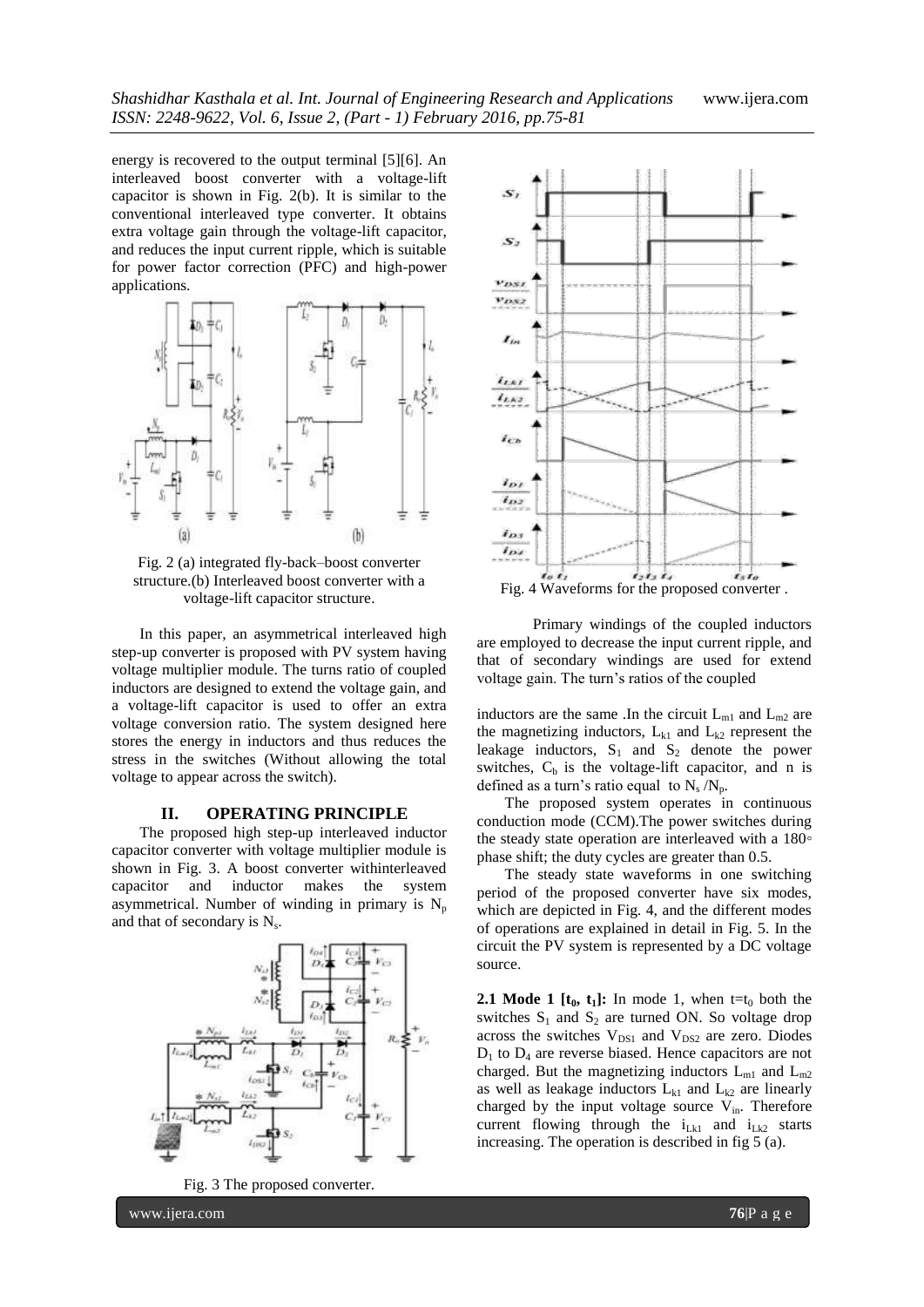

Fig.5 Operating modes (a) Mode 1 (b) Mode 2

**2.2 Mode 2 [t<sub>1</sub>, t<sub>2</sub>]:** When t=t<sub>1</sub>, the power switch  $S_2$  is switched OFF, thereby diodes  $D_2$  and  $D_4$  are forward biases. The energy stored in the magnetizing inductor  $L_{m2}$  now transferred to the capacitor  $C_b$ . In this mode  $i_{Lkl}$  is increasing since the power switch  $S_1$  is on. Also  $C_2$  is charging through  $D_2$  and  $C_3$  is charging through D4.The current flowing through the magnetizing inductor  $L_{m2}$ , leakage inductor  $L_{k2}$ , and then voltagelift capacitor  $C_b$  releases the energy to

the output capacitor  $C_1$  through the diode  $D_2$ , there by extending the voltage on  $C_1$ .

**2.3 Mode 3 [t<sub>2</sub>, t<sub>3</sub>]:** At the end of  $t_2$  the capacitor  $C_b$ discharges completely and diode  $D_2$  is reverse biased automatically. Hence current through that capacitor  $i_{cb}$  is zero. In mode 3, the power switch  $S_2$  is switched OFF,  $S_1$  is ON as in the previous mode. In this mode of operation,  $C_1$  is charged completely using the energy released from the  $C_b$  through  $D_2$ . Since  $D_2$  is reverse biased capacitor  $C_2$  also discharges completely. Magnetizing inductor  $L_{m2}$  transfers energy to the secondary side charging the output filter capacitor  $C_3$  through the diode  $D_4$  until t<sub>3</sub>.



**2.4 Mode 4 [t<sub>3</sub>, t<sub>4</sub>]:** At time t=t<sub>3</sub>, the power switch  $S_2$ is switched ON and all the diodes are reverse biased. The operation of mode 4 is similar to that of mode 1. Diodes  $D_1$  to  $D_4$  are reverse biased. But the magnetizing inductors  $L_{m1}$  and  $L_{m2}$  as well as leakage inductors  $L_{k1}$  and  $L_{k2}$  are linearly charged by the

input voltage source  $V_{in}$ . Fig 5 (c) and (d) explains the mode 3 and 4.



**2.5 Mode 5 [t<sub>4</sub>, t<sub>5</sub>]:** At t=t<sub>4</sub>, the power switch  $S_1$  is switched OFF, which forward biases the diodes  $D_1$ and  $D_3$ .  $D_3$  is on due to the fully charged  $C_1$  capacitor. The capacitor  $C_2$  is charging from the fully charged capacitor  $C_1$ . The input voltage source and magnetizing inductor  $L_{m1}$  release energy to voltagelift capacitor  $C_b$  through diode  $D_1$ , which stores extra energy in  $C_b$ . Since the  $C_b$  is charging through  $D_1$  the polarity is changed. Hence the  $i_{cb}$  direction is reversed.

**2.6 Mode 6 [t<sub>5</sub>, t<sub>0</sub>]:** At t=t<sub>5</sub>, the diode  $D_1$  is automatically turned OFF because the total energy of leakage inductor  $L_{k1}$  has been completely released to voltage-lift capacitor  $C_b$ . Magnetizing inductor  $L_{m1}$ transfers energy to the secondary side charging the output filter capacitor  $C_2$  via diode  $D_3$  until t<sub>0</sub>.

#### **III. STEADY-STATE ANALYSIS**

The transient characteristics of circuitry are disregarded to simplify the circuit performance analysis of the proposed converter in CCM and some formula and assumptions are as follows:

- 1. All the components are ideal.
- 2. Leakage inductors  $L_{k1}$  and  $L_{k2}$  are neglected.

3. Voltage  $V_{\text{Cb}}$ ,  $V_{\text{C1}}$ ,  $V_{\text{C2}}$ , and  $V_{\text{C3}}$  are considered to be constant because of infinitely large capacitance.

#### **3.1 Voltage Gain and other voltage equations:**

$$
V_{Cb} = \frac{1}{1 - D} V_{\text{in}}.\tag{1}
$$

$$
V_{C1} = \frac{1}{1 - D} V_{\text{in}} + V_{Cb} = \frac{2}{1 - D} V_{\text{in}}.
$$
 (2)

$$
V_{C2} = V_{C3} = n \cdot V_{in} \left( 1 + \frac{D}{1 - D} \right) = \frac{n}{1 - D} V_{in}. \quad (3)
$$

$$
V_o = V_{C1} + V_{C2} + V_{C3} = \frac{2n+2}{1-D}V_{\text{in}}.
$$
 (4)

$$
\frac{V_o}{V_{\text{in}}} = \frac{2n+2}{1-D}.\tag{5}
$$

www.ijera.com **77**|P a g e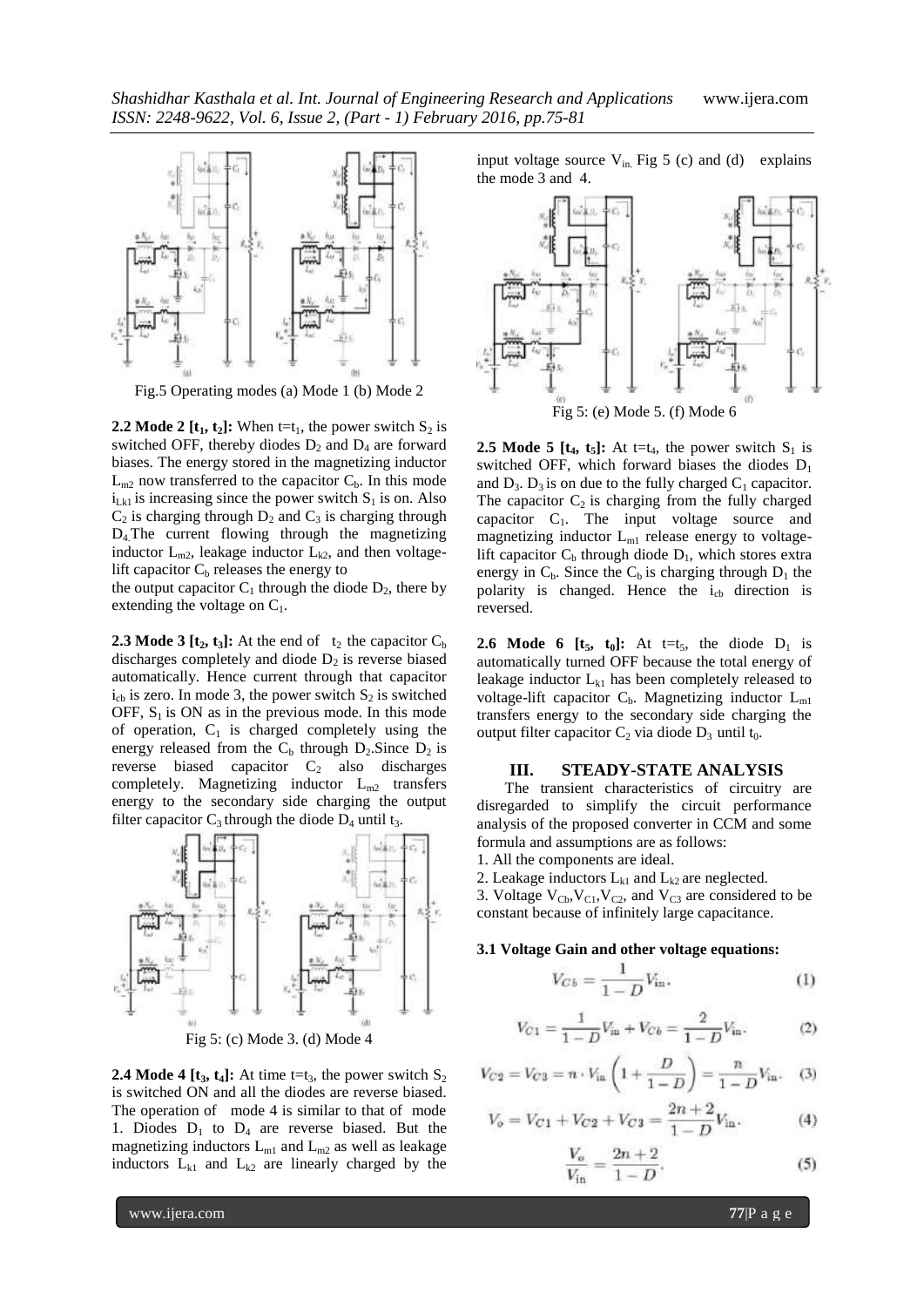**3.2 Voltage stresses on semiconductor components:** 1

$$
V_{S1} = V_{S2} = \frac{1}{1 - D} V_{\text{in}}.
$$
 (6)

$$
V_{S1} = V_{S2} = V_o - \frac{2n+1}{1-D} V_{in}.
$$
 (7)

$$
V_{D1} = V_{C1} = \frac{2}{1 - D} V_{\text{in}} \tag{8}
$$

$$
V_{D2} = V_{C1} - V_{Cb} = \frac{1}{1 - D} V_{in}.
$$
 (9)

$$
V_{D1} = V_o - \frac{2n}{1 - D} V_{\text{in}} \tag{10}
$$

$$
V_{D2} = V_o - \frac{2n+1}{1-D} V_{\text{in}}.
$$
 (11)

$$
V_{D3} = V_{D4} = \frac{2n}{1 - D} V_{\text{in}}.
$$
 (12)

$$
V_{D3} = V_{D4} = V_o - \frac{2}{1 - D} V_{\text{in}}.
$$
 (13)

## **IV. SIMULATION RESULTS OF THE PROPOSED CONVERTER**

Fig 6 shows the simulation circuit of high step up converter with voltage multiplier. Simulation is done using MATLAB simulink.



Fig 6 simulation circuit of high step-up converter with a voltage multiplier module with PV

The input voltage is taken from a PV panel and the power switches  $S_{w1}$  and  $S_{w2}$  are Power MOSFETS. The converter components used and parameter values are give in TABLE 1.

| <b>Parameters</b>          | <b>Notations</b>            | Values      |
|----------------------------|-----------------------------|-------------|
| Magnetizing<br>inductances | $L_{m1}, L_{m2}$            | $133\mu H$  |
| Leakage<br>inductances     | $L_{k1}$ , $L_{k2}$         | $1.6\mu H$  |
| Turns ratio                | $N_s/N_p$                   |             |
| Capacitors                 | $C_{b}$ , $C_{2}$ , $C_{3}$ | $220 \mu F$ |
| Capacitors                 | $\mathbf{C}_1$              | 470uF       |

TABLE 1: Converter parameters

Fig 7 shows the gate pulses  $G_1$  and  $G_2$ , voltage across the power switches  $S_{w1}$  and  $S_{w2}$ . Switch  $S_{w1}$  is ON during Mode 1 to 4. Mode 5 and 6  $S_{w1}$  is OFF. During mode 2 and 3the switch  $S_{w2}$  is off, and in other modes it is turned ON. Fig 7 shows the gate pulses and voltage across the switches for 0.5 kW and fig 8 gives the same response for 1kW.



Fig 7 gate pulses & voltages across the switches  $S_{w1}$ &  $S_{w2}$  for 0.5kw power

In Fig 9 the measured input current, different leakage input current and capacitor current for 0.5kW are shown. When the switch  $S_{w1}$  s on,  $i_{Lkl}$  is increasing from zero and when  $t=t_3$  it  $i_{Lk1}$  is maximum, after that it starts to decreases and when  $t=t<sub>5</sub>$ , current flowing through the leakage inductor  $i_{Lk1}$  again reaches zero.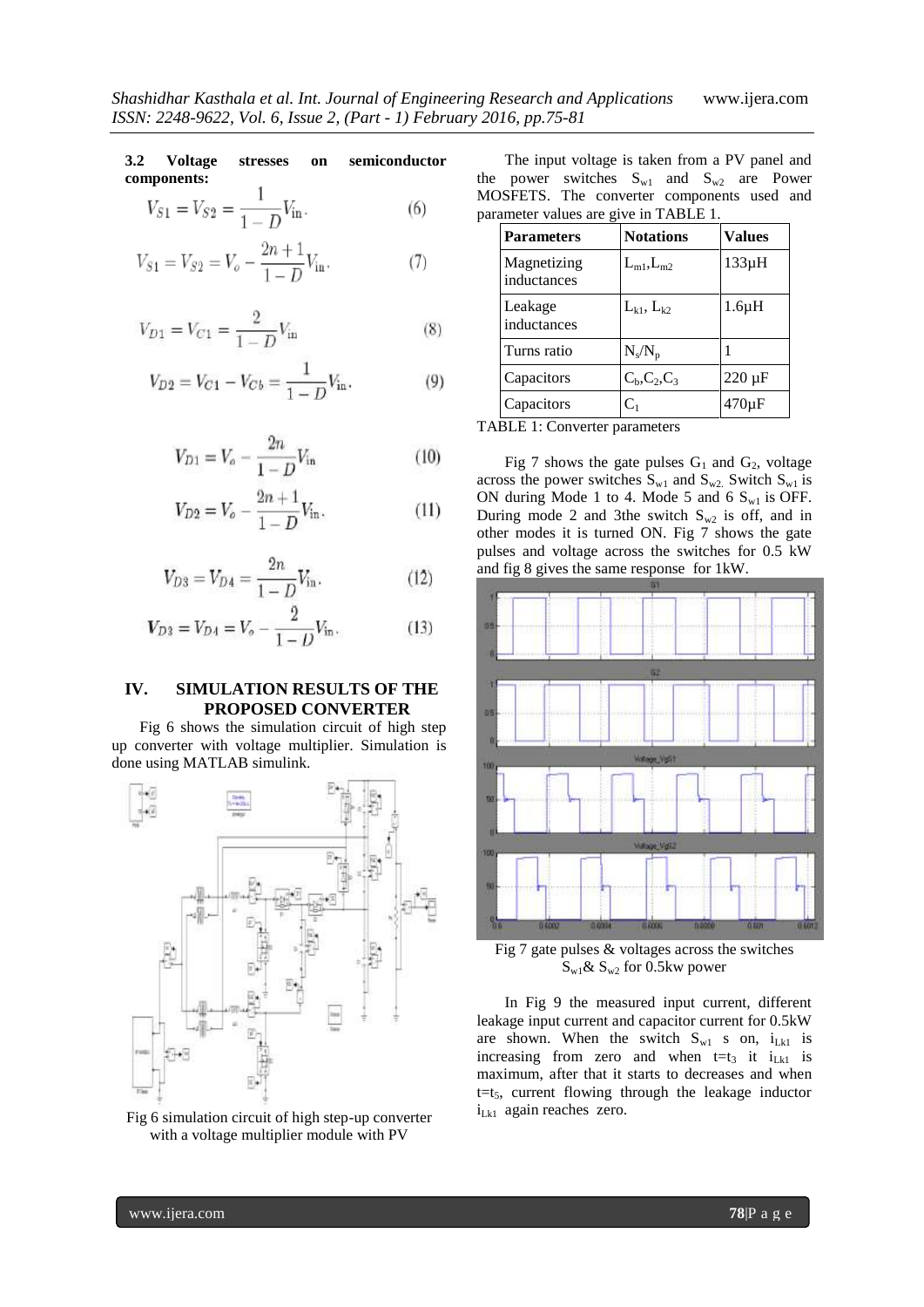

Fig 8 gate pulses  $\&$  voltages across the switches  $S_{w1}$ &  $S_{w2}$  for 1kw power.



Fig 9 Measured waveforms of Iin, ILK1, ILK2 and Ic for 0.5kw power



Fig 10 Measured waveforms of  $I_{in}$ ,  $I_{LK1}$ ,  $I_{LK2}$  and  $I_c$ for 1kw power

In Fig 10 leakage current and measured input current, different leakage input current and capacitor current for 1kW. When the switch  $S_{w2}$  s on,  $i_{Lk2}$  is increasing from zero and when  $t=t_0$  it  $i_{Lk2}$  is maximum, after that it starts to decreases and when  $t=t<sub>3</sub>$ , current flowing through the leakage inductor  $i_{Lk2}$  again reaches zero. t.



Fig 11. Measured waveforms of  $D_1$ ,  $D_2$ ,  $D_3$  and  $D_4$  for 0.5kw power



Fig 12 Measured waveforms of  $D_1$ ,  $D_2$ ,  $D_3$  and  $D_4$  for 1kw power

Fig 11 shows measured current waveforms of  $D_1, D_2, D_3, D_4$  for 0.5kW. In mode 1 all are reverse biased ,hence no current flows through the circui

In Fig 12 it shows the different diode current at 1kW.In mode 2  $D_2$ , $D_4$  are on where as in mode 3 and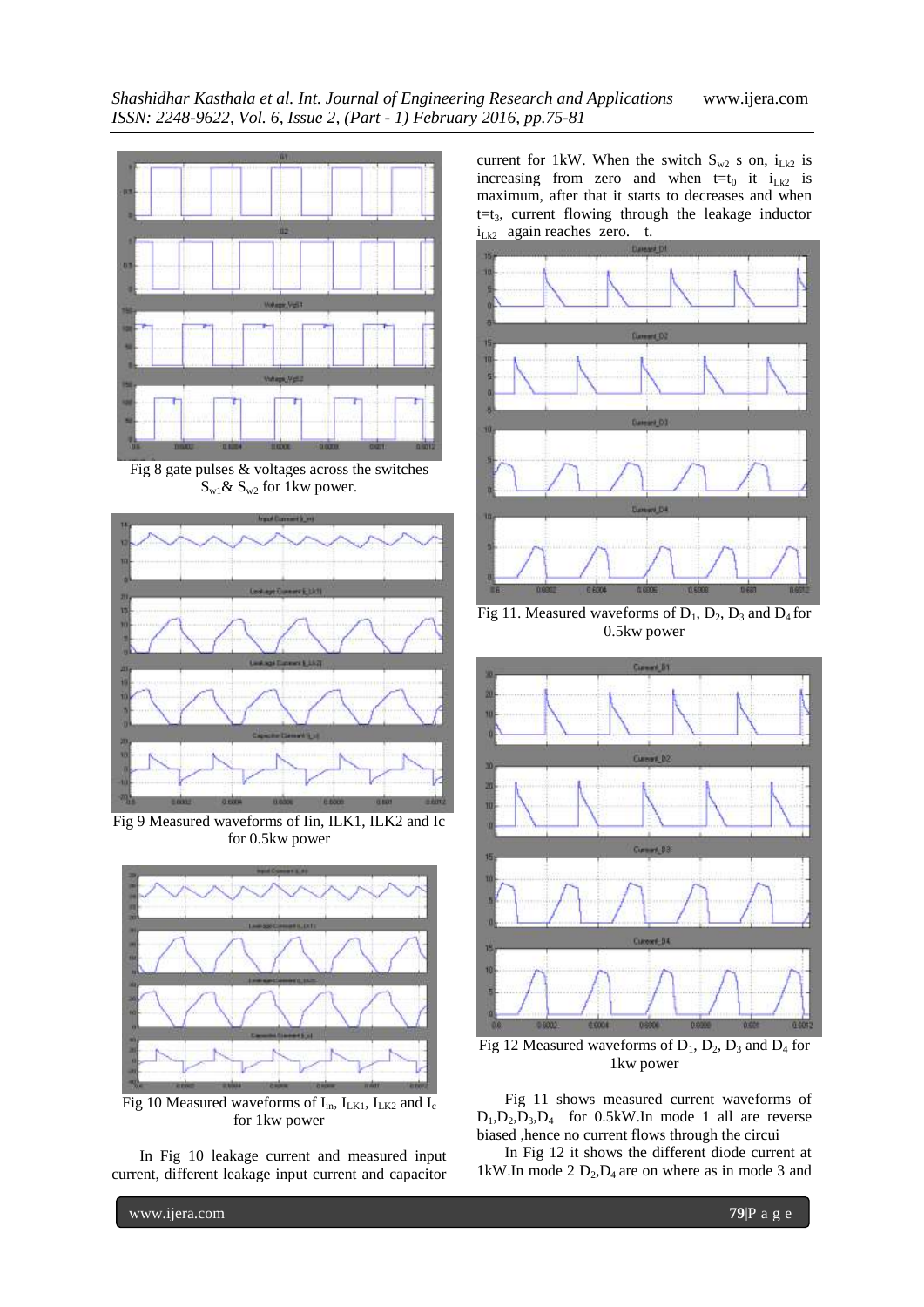mode 4  $D_4$  is on the rest is off. In mode 5  $D_1$  and  $D_3$ are on where as in last mode  $D_3$  is On.



Fig 13 Waveforms of  $V_{cb}$ ,  $V_{c1}$ ,  $V_{c2}$  and  $V_{c3}$  for 0.5kw power

Fig 13 and 14 represents the voltage across different capacitors. In mode 2, each capacitor starts to charging, and  $C_b$  starts to discharge. At t=t<sub>3</sub>,  $C_b$  and  $C_2$  are fully discharge and again when t=t<sub>4</sub> capacitors  $C_2$  and  $C_b$  will again start to charge.



Fig 14 Waveforms of  $V_{cb}$ ,  $V_{c1}$ ,  $V_{c2}$  and  $V_{c3}$  for 1kw power

In Fig 14 gives the different capacitor current at 1kW power. Fig 15 and 16 compares the input, output power at 0.5 kW and 1kW.The voltage stress over the power switches are restricted and are much lower than the output voltage. These switches of low on-state resistance MOSFET, can be selected. The full-load efficiency at  $P_0 = 1000$  W is 96.1%, and the efficiency at  $P_0 = 500$  W is 96.8%.



Fig 15 Waveforms of Pin, Po and %n for 1kw power



Fig 16 Waveforms of Pin, Po and %n for 0.5kw power

### **V. CONCLUSION**

This paper has presented the topological principles, steady-state analysis, for a designing an efficient photovoltaic system that can be used for onboard ship applications. The converter proposed in this paper provides a efficient high step-up conversion through the voltage multiplier module and voltage clamp feature. Due to the low conduction losses and high efficiency, the proposed converter is suitable for onboard ship high power applications like blasting compressors, assault systems, radar communications etc.

## **REFERENCES**

## **Journal Papers:**

[1] G. J. Tsekouras , F. D. Kanellos, Optimal Operation of Ship Electrical Power System with Energy Storage System and